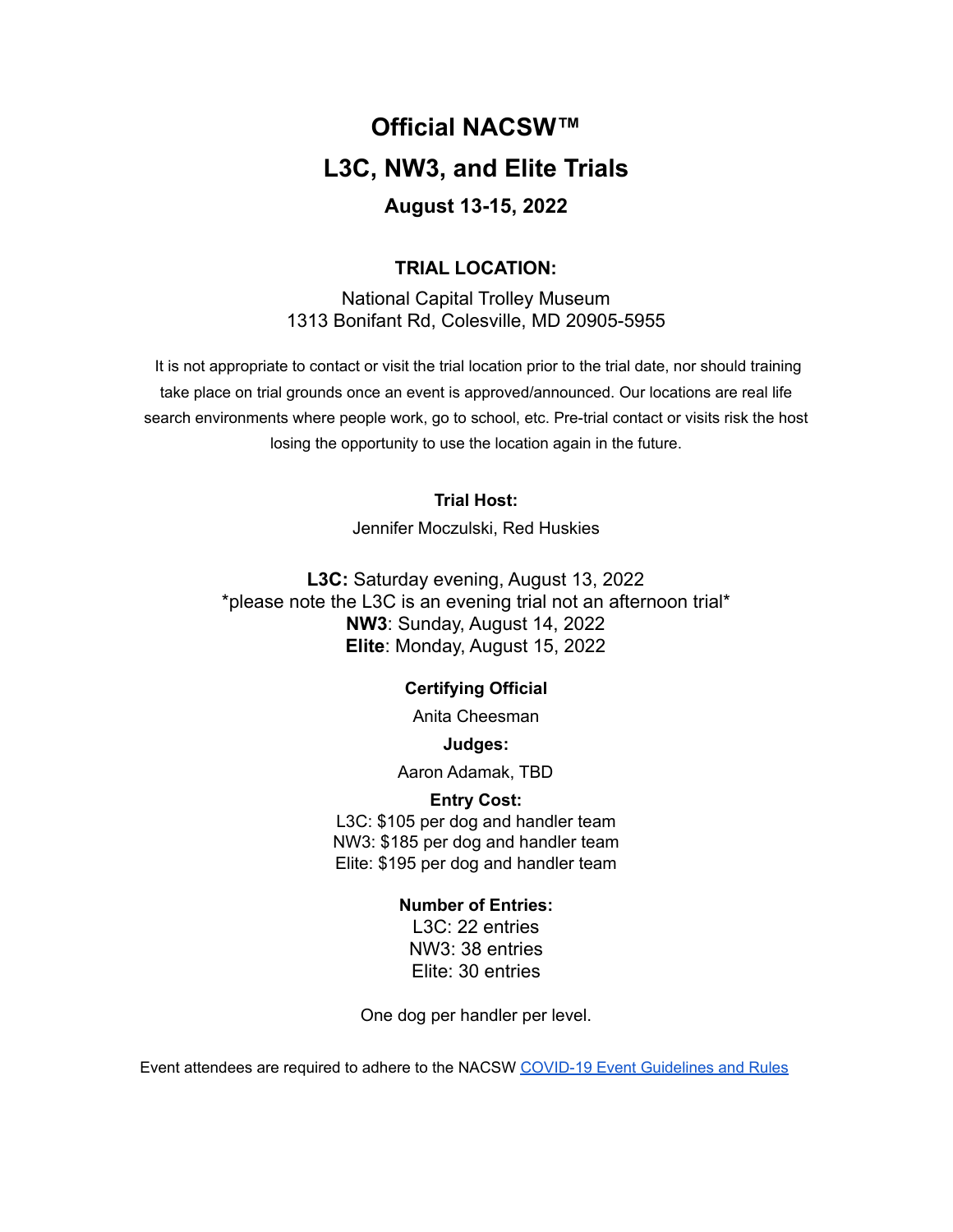In addition to those guidelines the following changes and guidelines are in effect for this trial due to COVID-19:

All attendees must comply with Maryland's travel advisory and mask mandates at the time of the trial.

All attendees, regardless of vaccination status, **may** be required to wear face masks **at all times indoors**, to include indoor search areas and restrooms. The type of face mask and how to properly wear the face mask must align with CDC guidance found [here.](https://www.cdc.gov/coronavirus/2019-ncov/prevent-getting-sick/about-face-coverings.html) The host will have a limited number of extra masks for competitors whose face masks do not meet CDC guidance.

Search area videos and descriptions will be available on the NACSW Virtual Walk Through page. All attendees are asked to bring their own hand sanitizer and disinfectant wipes.

If there are any significant changes or updates after the draw period, entrants will be notified via email. Competitors are responsible for staying up to date on any jurisdictional requirements for their home location as well as the trial location including any travel guidance

# TRIAL ENTRY INFORMATION

## **Trial Entry Open and Closing**

- The draw period for the trial will open on Monday, July 4, 2022 at 12:00 PM noon Eastern Time. Entries will be awarded by random draw of all entries received between 12:00 PM noon Eastern Time on Monday, July 4, 2022 and 12:00 PM noon Eastern Time on Wednesday, July 6, 2022.
- Trial entry will close at the end of the draw if the trial and wait list are deemed full. If the trial and wait list are not full, the trial will remain open for entries until they are deemed full or on the day of the trial.
- We will not be taking payment until you are given a space in the trial. If you are given a space in the trial, you will receive information on how to submit payment. You will then have **5 days** to complete your payment via Stripe or postmark your mail to confirm your space in the trial.

## **Entry Method**

All entries will be on-line via the link provided to the NACSW™ trial entry form. Paper and phone entries will not be accepted. Completing the form is not a guarantee of entry. You will receive an auto-response email confirming that we received your trial entry after registration - this email does not confirm your space in the trial. There will be a separate confirmation from **[WonderWoman@redhuskies.com](mailto:WonderWoman@redhuskies.com)** to let you know if your entry has been given a space in the trial.

#### **Entry Requirements & Selection**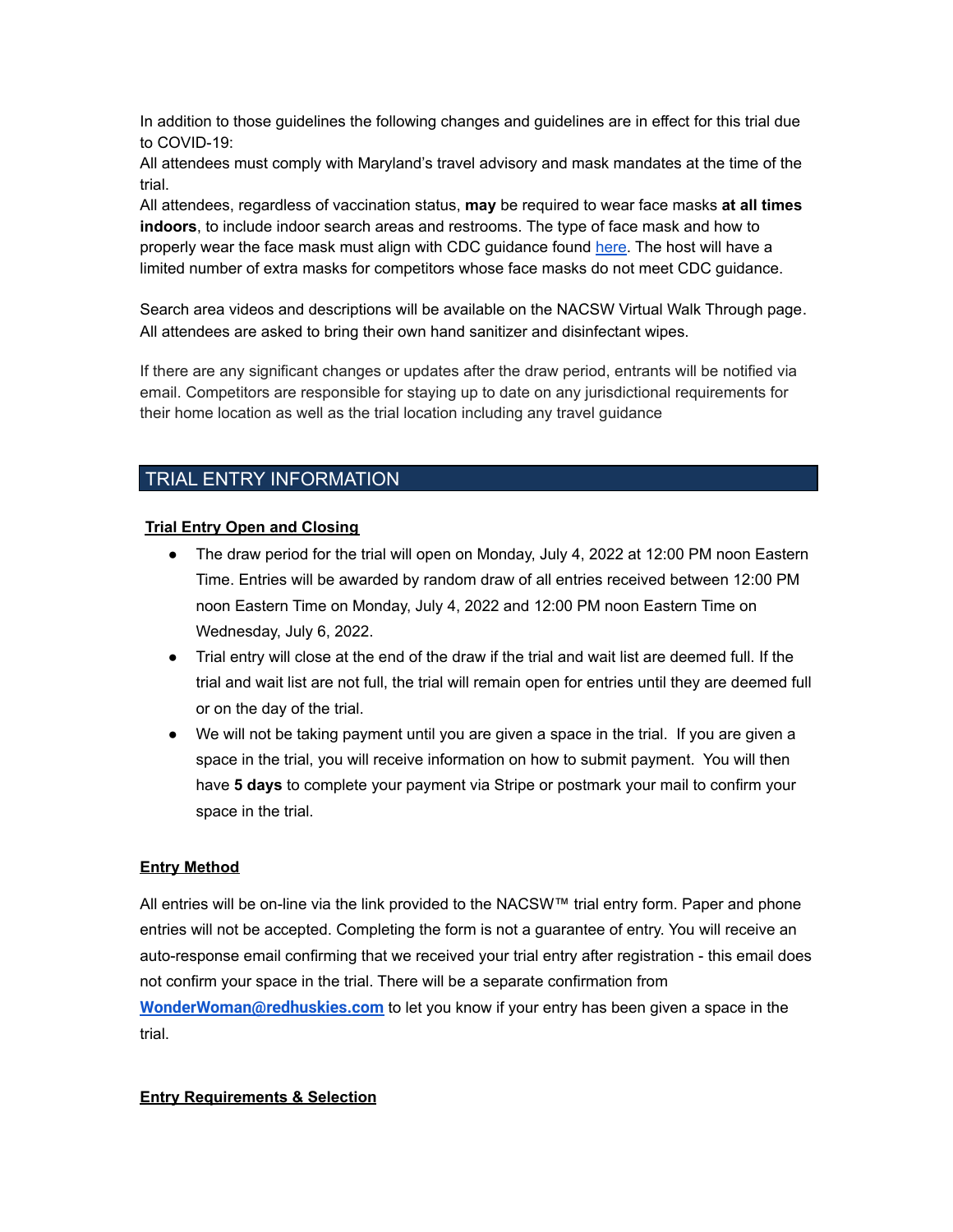## **A Qualified Entry is one that meets all the following criteria:**

- 1. Complete the online trial entry entry during the draw period listed above.
- 2. The Handler is a NACSW™ member for the 2021 -2022 membership year (8/1/21- 7/ 31/22).
- 3. The Dog is registered with the NACSW™
- 4. Dogs participating in a trial must be at least one year of age.
- 5. The Dog has achieved the ORT title (passed all 3 odors) and prior title level at least 14 days before the trial opens for entries. This applies to all levels effective April 1, 2021.
- 6. Qualified entry for Level 3 Containers Dog has earned the Level 2 title for Containers but has not yet earned the Level 3 title for Containers. Qualified entry for NW3 – Dog has earned a NW2 title and has not yet earned the NW3

Elite title level.

Qualified entry for Elite – Dog has earned a NW3 elite title and has not yet earned an ELT-CH title.

## **Trial spaces will be determined in the following manner:**

- Spaces will be awarded by a random draw of all Qualified Entries received during the draw period listed above.
- In the event that you are having technical difficulties with the entry system, please email [trialentry@nacsw.net](mailto:trialentry@nacsw.net) prior to the end of the draw period.
- No dog will be given a space in more than one trial of the same level at a single event.
- You may enter multiple dogs for entry in the draw. However, only one dog/handler per title level will be accepted into the trial. Entry will go to the dog selected in the draw – you may not swap to an alternate dog. If multiple dogs are selected in the draw, you may select which dog you wish to enter. Once a dog has been entered as a second dog/handler entry, you may not swap handlers after the draw to change the entry to a first dog/handler unless the trial is not full.
- If a trial level is not full after the draw of Qualified Entries, then there will be a Secondary Draw of any entries received that did not meet the ORT or title requirements. These entries will be accepted pending completion of the requirements. Note: dogs must earn the appropriate ORT and prior title level at least 3 days prior to the trial date to be eligible to compete. If the required title or ORT is earned less than 14 days prior to the event, it is the competitor's responsibility to notify the host that the requirement has been completed.
- If the trial level and wait list are not full after all entries received during the draw period have been processed, entries will continue to be accepted in the order they are received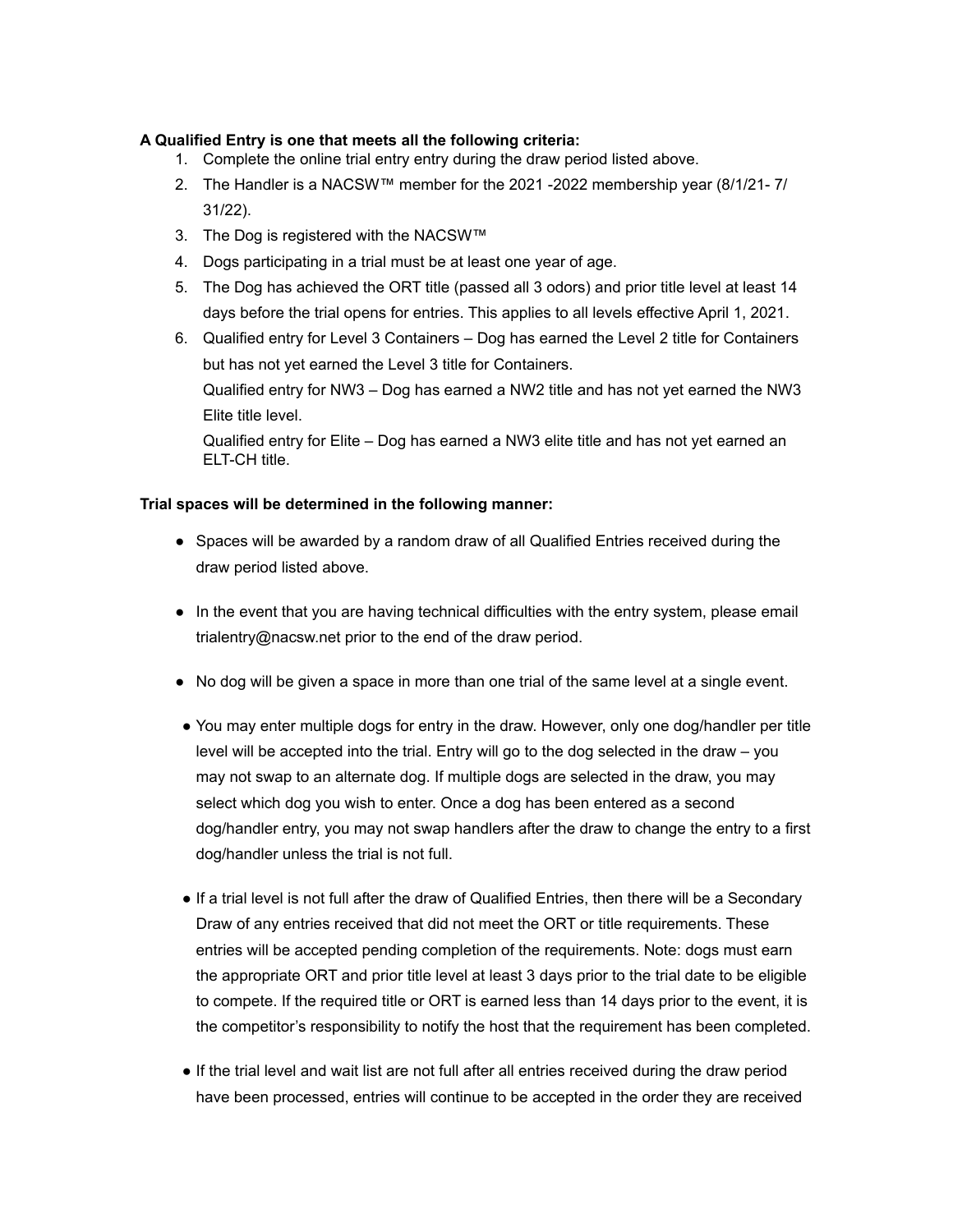until the trial and wait list are deemed full.

- For Exhibit Only Dogs (FEO): Dogs running FEO are not eligible to receive titles or earn placement ribbons. FEO results will not be included in the posted trial results.
	- If space remains after all qualified entries are accommodated on Wednesday, August 3, 2022, then we will offer spaces for those who wish to run a dog For Exhibition Only (FEO). Second dog/handler FEO entries on the same day will be offered spaces after Sunday, August 7, 2022.
- The trial host of an event has the right to refuse entry of any competitor or dog for just cause as approved by the National Trial Committee. Just cause includes lack of adherence to NACSW™ rules and guidelines and the policies outlined in each event entry premium.
- Some trial entries may be given priority entry based on contributions to the organization and the trial process.

You will be notified via e-mail of the results of the random draw by end of day on Monday, July 11, 2022. You will then have 5 days to complete your payment via Stripe, PayPal or postmark your mail to confirm your space in the trial. Stripe payment link will be provided in the confirmation email. PayPal info is as follows: Paypal or credit card through the Paypal site - no Paypal account required. Please check "Sending money to a friend" to eliminate fees for both parties. If there is a PayPal fee, you will incur the fee, and submit total payment as the trial fee plus the PayPal fee. Stripe or PayPal preferred but personal checks or money orders also accepted and should be mailed to:

Jennifer Moczulski 3174 Elmmede Road Ellicott City, MD 21042

If you have a spam blocker on your email account, please configure it to allow email from [WonderWoman@redhuskies.com](mailto:WonderWoman@redhuskies.com) in order to ensure delivery of confirmation and information about this trial.

A waiting list for alternates will be started as soon as entries fill. Alternates will be contacted when a space opens. Depending on last minute trial logistics, we may opt to not fill all canceled spaces.

NACSW™ reserves the right to cancel a trial if minimum entry numbers are not met.

*Be sure you read and understand the guidelines for this trial before entering. By submitting a registration for this NACSW™ Trial, you acknowledge that you have read, understand, and*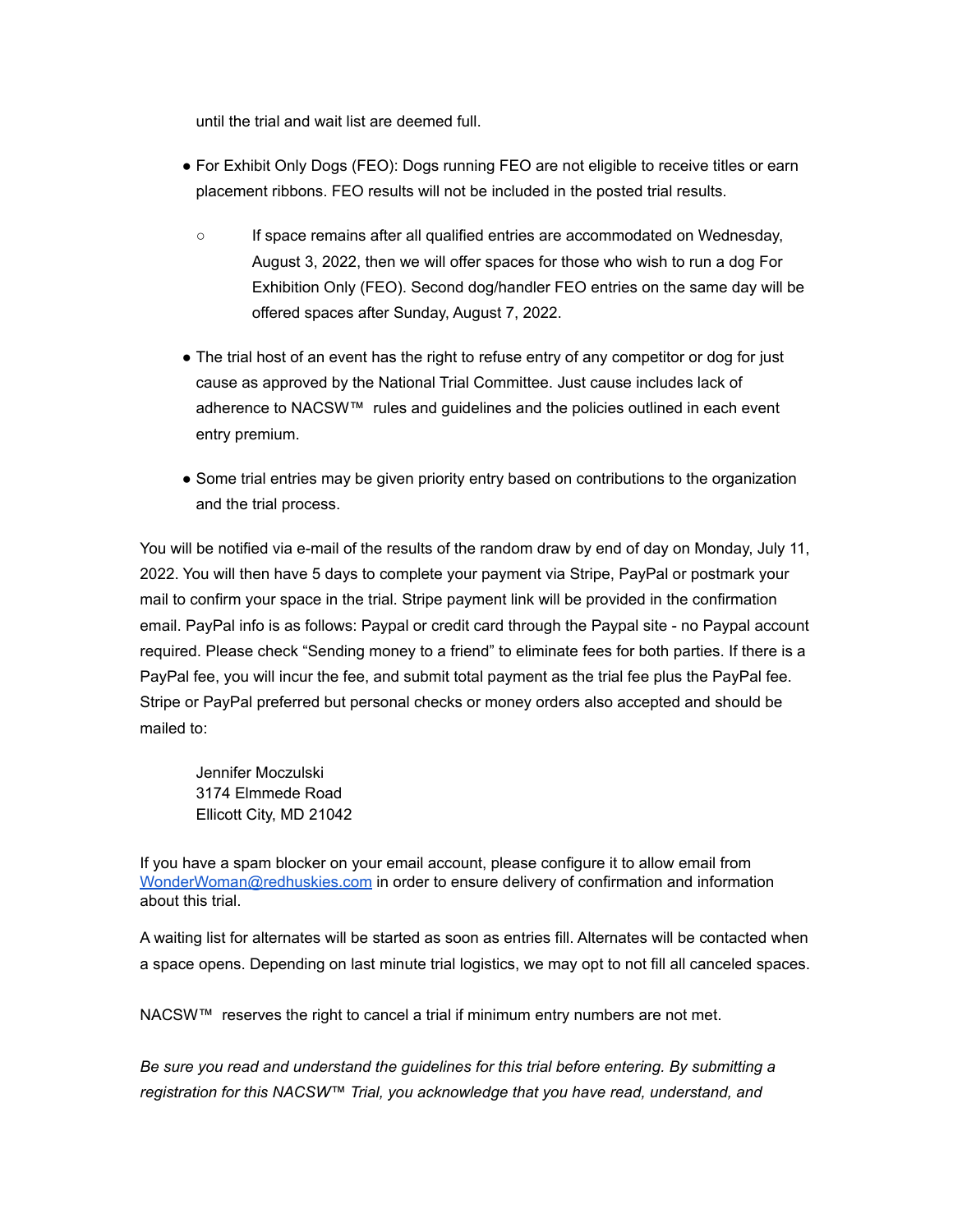*accept the policies and liability information of NACSW™.*

# CANCELLATION POLICY

The following cancellation policy applies:

- For cancellation of entries before 11:59 PM Eastern Time on July 29, 2022: full refund minus \$25 processing fee.
- For cancellation of entries between July 29, 2022 and before 11:59 PM Eastern Time on August 10, 2022: full refund minus \$25 processing fee if host can and does fill your space with a Qualified Entry. No refund will be issued if the host doesn't fill your space. If the space is filled with a discounted or free entry, you will receive a refund dependent on the income from the replacement entry.
- For cancellation of entries after August 10, 2022: 50% of the trial entry fee will be refunded if the host fills your space. No refund will be issued if the host doesn't fill your space. If the space is filled with a discounted or free entry, you will receive a refund dependent on the income from the replacement entry.
- Please note: There are no exceptions to the above cancellation policy due to changes in travel restrictions that affect your plans due to COVID-19.

If you earn the title that makes you no longer eligible for the level you are entered, then you must contact the trial host at [WonderWoman@redhuskies.com](mailto:WonderWoman@redhuskies.com) to cancel your entry and will be subject to the published cancellation policy. You may opt to change your entry to an FEO entry in this case and will be placed on the FEO waitlist and only receive a space in the trial if the host is accepting FEO entries.

All cancellations must be emailed to [WonderWoman@redhuskies.com.](mailto:WonderWoman@redhuskies.com) For cancellations that meet the above guidelines, refunds will be issued within 30 days and no later than 14 days after the trial date. Please send an email reminder for refunds.

Entry fees shall not be refunded if a dog or handler is absent, disqualified, or excused by the NACSW<sup>™</sup> official or judge.

This cancellation and refund policy applies to competitors that must withdraw for any reason including but not limited to injury, illness, emergency, and personal or work-related reasons.

If the trial cannot take place or be completed by reason of fire, civil disturbances, an Act of God, *public emergency, or any other cause beyond the control of the trial organizers, then the trial host will make their best effort to provide partial refunds after recouping their expenses.*

# LOCATION DETAILS

## **Trial Conditions**

Modeled after real-life detection work, NACSW trials are held in many different locations, with a variety of terrain, under varying weather conditions. Dogs and handlers need to be able to safely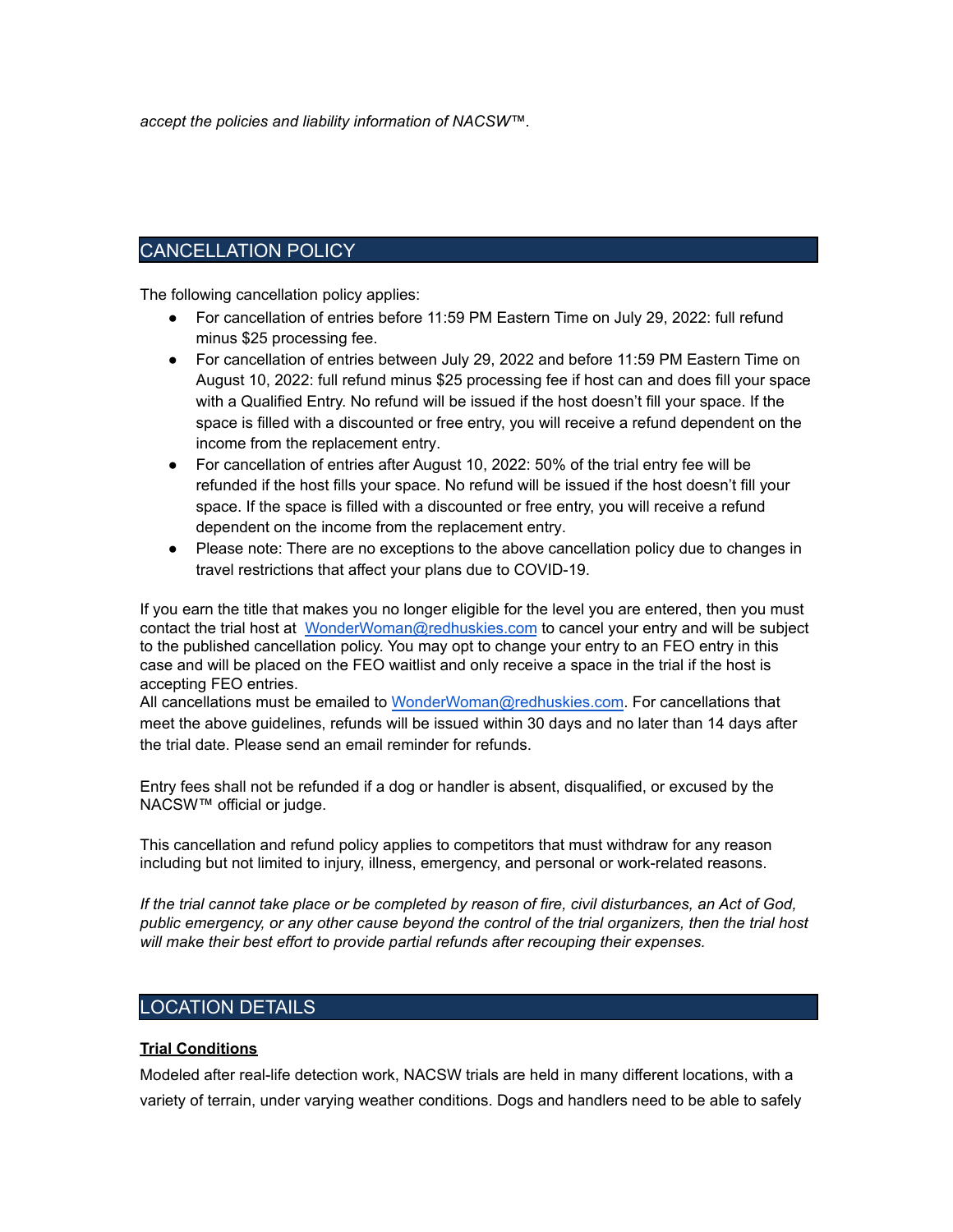negotiate a variety of surfaces, including, but not limited to, tile, linoleum, carpeting, gravel, asphalt, uneven surfaces, and slippery footing. Handlers should be prepared to deal with a variety of weather conditions, including heat, cold, rain and snow. Trials frequently require covering extensive distances to get to and from the parking area to each of the search areas and generally require that this be done across natural, uneven surfaces. Handlers should be prepared for the physical demands and must be able to navigate the terrain with their dog accordingly. Participants should expect to spend most of the day outside or in their vehicles as there are rarely indoor crating options at trials. Please be prepared for you and your canine partner to deal with all of these varying environmental challenges. Handlers should familiarize themselves with potential regional risks and health concerns that may affect themselves or their dogs. Handlers agree that they are entering this trial at their own risk.

#### **ADA Site Specific Conditions**

There are indoor restrooms available at this site and are located on ground level. If there are line of sight issues, a portajohn will be available in the parking lot. Pathways from the parking lot to search areas are mostly on pavement and are a short distance. This trial location has a few buildings. There may be tight stairways or steps without handrails in search areas. There may be tight walkways or hallways in search areas. There may be searches inside trolleys and steps to enter the trolleys. There may be trolley tracks in search areas or on the way to/from search areas.

#### **Parking:**

Parking is on pavement. There is no shade in the competitor parking lot. There is only one indoor restroom available open to volunteers and competitors. This may be off limits to competitors during some searches. A porta john will be in the parking lot for use during these circumstances. Since this trial takes place during summer, competitors should be prepared for hot conditions in the parking lot (see running cars in parking lot below). Due to unforeseen conditions, such as weather or change in the availability of areas at the location, the expected search areas, parking, and pathways to the search areas may be modified at the last minute.

#### **Reactive Dog Parking:**

There will be reactive dog parking area at this trial for those who wish to park in this area. There will be a reactive dog potty area, however this may be a smaller area or longer walk. There will not be separate warm up boxes. Due to unforeseen conditions, such as weather or change in availability of areas at the location, this policy may be modified at the last minute.

#### **Unentered Dogs**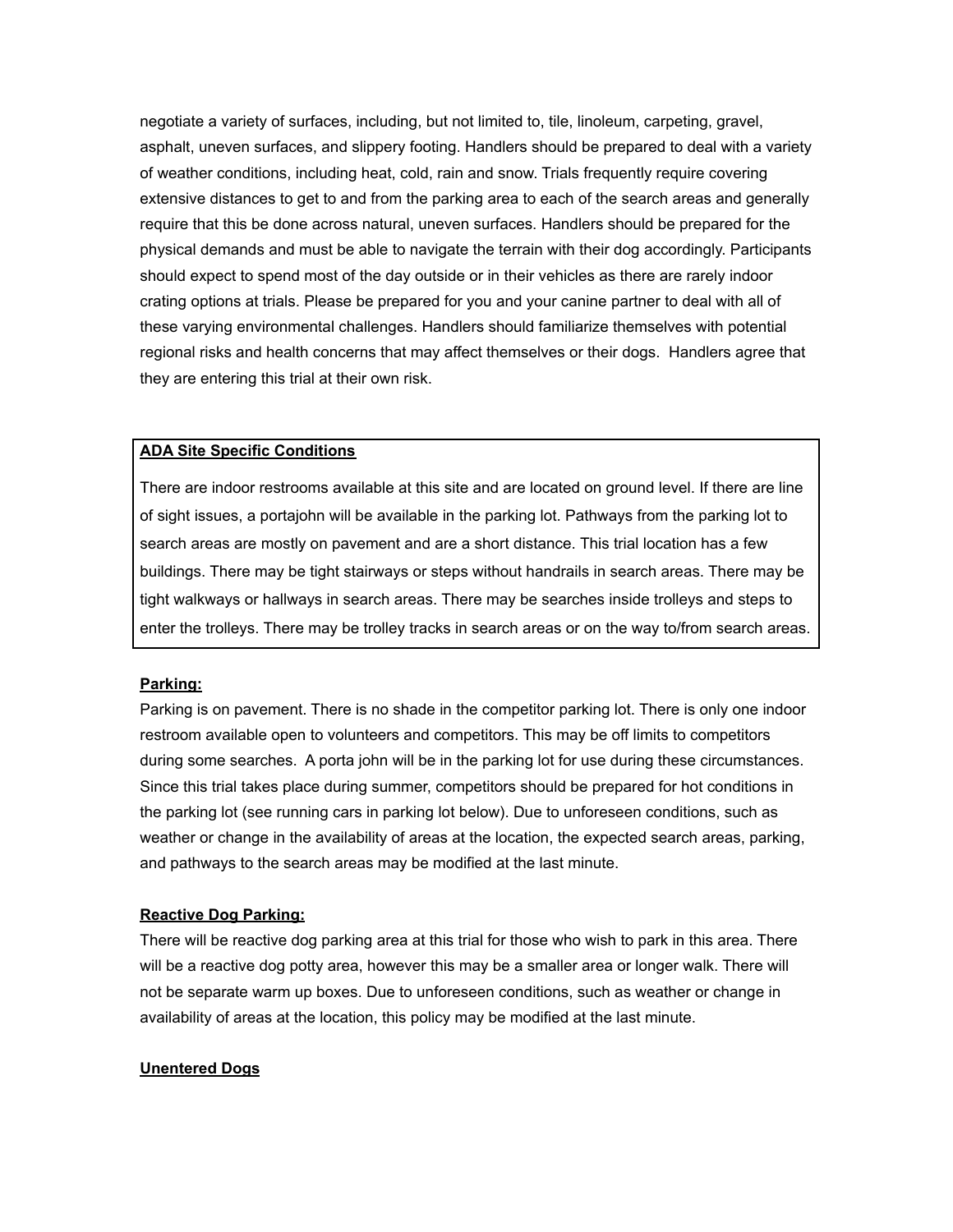Unentered dogs must remain in the competitor's vehicle during the trial day. There will be ample potty areas, but unentered dogs should not be allowed to "play," exercise, or train on the trial grounds.

# **RV Parking:**

This trial location has some RV parking for competitors and volunteers, during the day ONLY. RVs must be fully self-contained (the facility does not provide water, electricity, gas or sewage dump). Overnight RV parking is not allowed at this trial location. There are other sites, campgrounds, and RV parks that allow overnight RV parking with some offering possible water, electricity, sewage, etc. Due to unforeseen conditions, such as weather or change in availability of areas at the location, this policy may be modified at the last minute.

# **Running Vehicles or Generators in the Parking Lot:**

Running your vehicles or generators in the parking lot is allowed at this trial. We ask that you show consideration for fellow competitors parked near you, remain away from staging areas, warm up boxes and parking lot numbers. There may be a separate parking area for those needing to run generators due to exhaust and noise.

August weather in Maryland is hot. You may wish to run your vehicle to keep cool. Due to unforeseen conditions, such as weather or change in the availability of areas at the location, this policy may be modified at the last minute.

# **Smoking:**

Smoking is not allowed on this trial site, including the use of e-cigarettes.

# **Hotels and Directions:**

There are hotels located within a few miles from the site.

# DOG INFORMATION

## **Dog Policies:**

- All dogs must be on a 6' leash at all times when not being tested. NO flexi-leashes while not participating in a competition search.
- Dogs that need space from dogs may wear a red bandana, provided by the dog's handler, to help signal others that the dog needs extra space from dogs.
- Dogs will be toileted in designated areas and handlers must pick-up and dispose of waste.
- Dogs and handlers must stay in designated areas to avoid contaminating testing space, interrupting a test, or from viewing any part of the testing.
- Competitors should expect to keep their dogs confined in a crate or vehicle when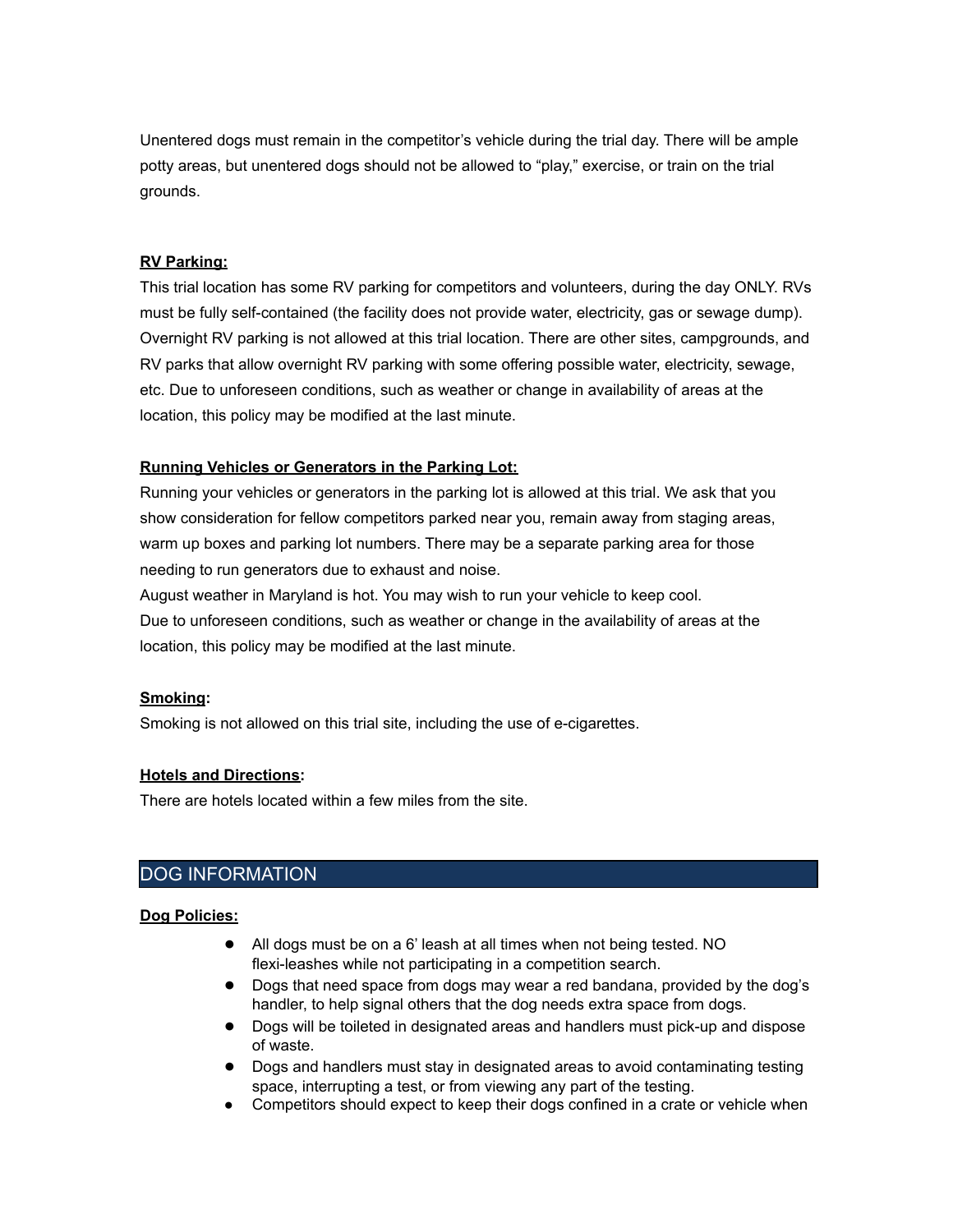not competing. The logistics of a trial typically do not allow for dogs to hang out on leash in between searches. Competitors should plan to provide their own shade using canopies or shade cloths.

● Refer to Location Details (above) for information on unentered dogs.

#### **Females in Season:**

Will be allowed to run wearing "pants" at the very end of the running orders after all other dogs have been judged. Females in season will be parked and pottied in areas separate from the other dogs while at the trial if the location logistics permit. Handlers must contact [WonderWoman@redhuskies.com](mailto:WonderWoman@redhuskies.com) so plans can be made for the dog.

# OTHER INFORMATION

## **Rules:**

Complete rules are available at [www.NACSW.net](http://www.nacsw.net). **It is the responsibility of each competitor to read and understand the current NACSW™ Rule book prior to participating in a NACSW™ event.**

#### **Liability:**

By registering for the trial, the competitor hereby assumes all risks of, and responsibility for, accidents and/or damage to her/himself or to her/his property or to others, resulting from the actions of her/his dog. The competitor expressly agree that the NACSW™, Red Huskies and its assignees or any other person, or persons, of said groups, shall not be held liable personally, or collectively, under any circumstances, for injury, and/or damage to her/himself, for loss or injury to property, whether due to uncontrolled dogs or negligence of any member of said groups, or any other cause, or causes. The competitor also agrees to assume all financial liability that may be incurred by the NACSW™ due to the actions of themselves or their dogs regardless of the cause.

#### **Sportsmanship:**

All competitors/handlers and spectators are expected to follow the rules of the NACSW™ and demonstrate good sportsmanship. This includes making sure the hide placements are unknown to the handler prior to testing and kept secret from other competitors. Please do not discuss hide placement or any details of a dog's performance that may provide information or clues to other handlers or may be overheard.

#### **NACSW™ Results:**

Results for each search and overall will be posted after all searches are completed and scores